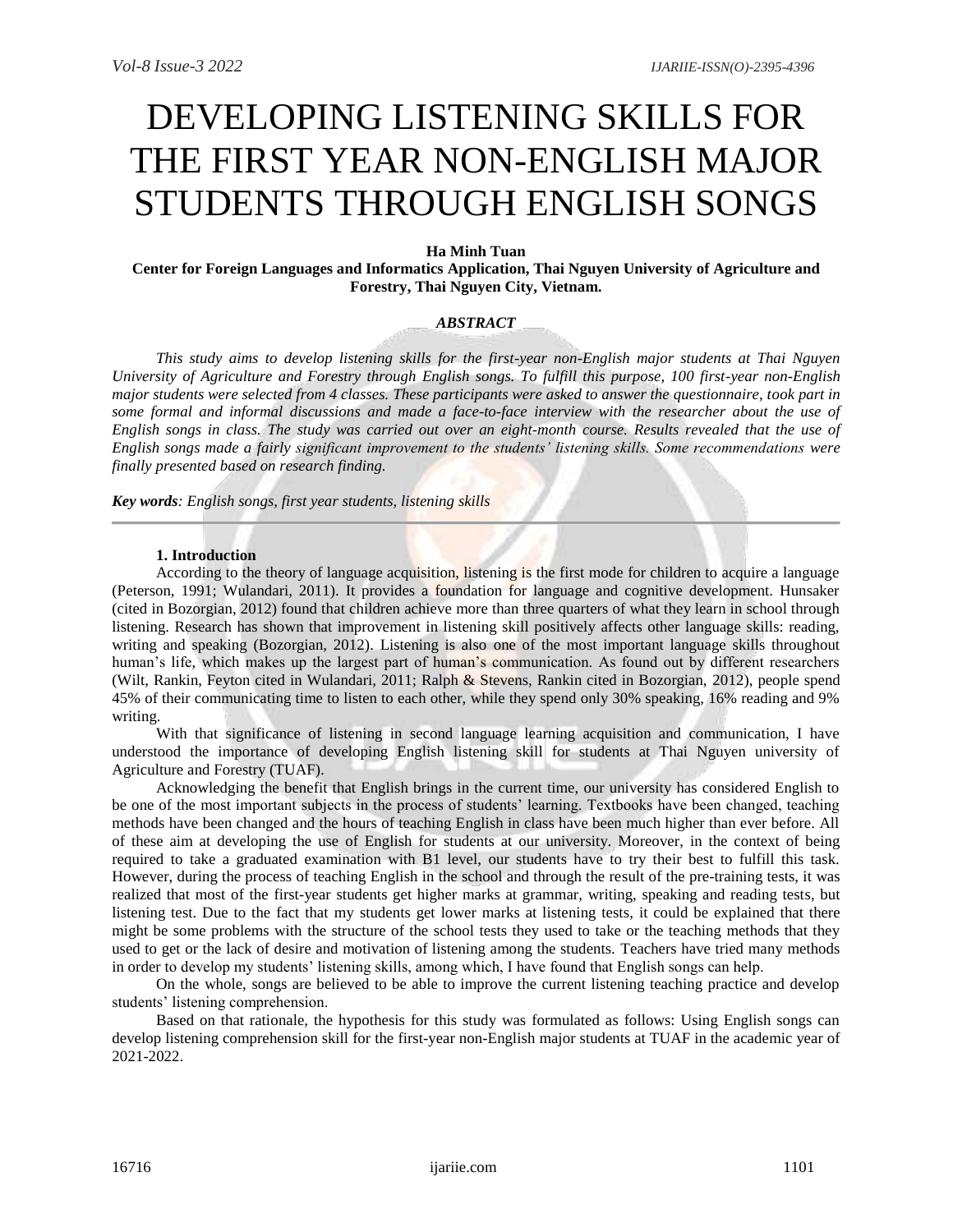## **2. Methodology**

The subjects of the study are the first-year non-English major students. Most of the students come from the mountainous provinces of Vietnam. The chance for them to learn English is not as good as those who live in big cities. Most of them do not seem to concern about the importance of learning English because they focused on the subjects they have to take when taking part in a university entrance examination. When they enter the university, they fear English, they consider it a difficult subject to learn. They are bored and passive in learning English. For most of the students, is only understood as an obligatory subject in university curriculum.

# **2. 1. Methods of data collection**

The research adopted questionnaire and interview as means of data collection. In addition, formal and informal discussions and small talks with teachers and students to collect more data for this study were also conducted.

## **2.2. Procedures and methods of data analysis**

The aim of the questionnaires was to collect data relating students' attitudes towards listening skill, the reasons that caused students' difficulties in learning listening skill, teachers and students' attitudes towards English songs and using songs in teaching and learning listening skill, and the situation of using songs to teach listening skill at TUAF. Basing on categories established, data was then analyzed by using descriptive statistics (percentage) and qualitative statistics (informal discussions, interview). Pie chart, graphs and tables were mainly employed to analyze and compare figures. The information was gathered from two questionnaires were presented and analyzed as in finding and discus

## **3. Result and discussion**

## *3.1. Students' attitudes towards listening skill*

Most of the students agreed that listening skill played a very important role in second language learning but it was the most difficult skill to be reached. As can be seen from Chart 1, a larger number of students (86%) thought that listening skill was very difficult, 10% of them considered listening skill was difficult and 4% of them said that it was not very difficult. 4% of the students who said listening skill was not difficult much had higher English level than the others.



*Figure 1: Students' attitudes towards listening skill*

### *3.2. The factors leading to students' difficulty in listening skill*

There are many reasons causing difficulties to students' listening skill, but most of them admitted that they had few chances to listen right from the secondary and high school level. Most of the teachers have found it easier to teach grammar and other skills, but listening. Another reason was that they could not keep up with the speaker's speed and were often left behind. As a result, they could hardly understand what the speaker had said. Besides, limited vocabulary is another important cause that makes listening difficult for the students. Unfamiliar to speaker's accent and unfamiliar topics are also the main reason preventing them from understanding the whole text. The chart below shows the reasons cause students' difficulty in listening skill.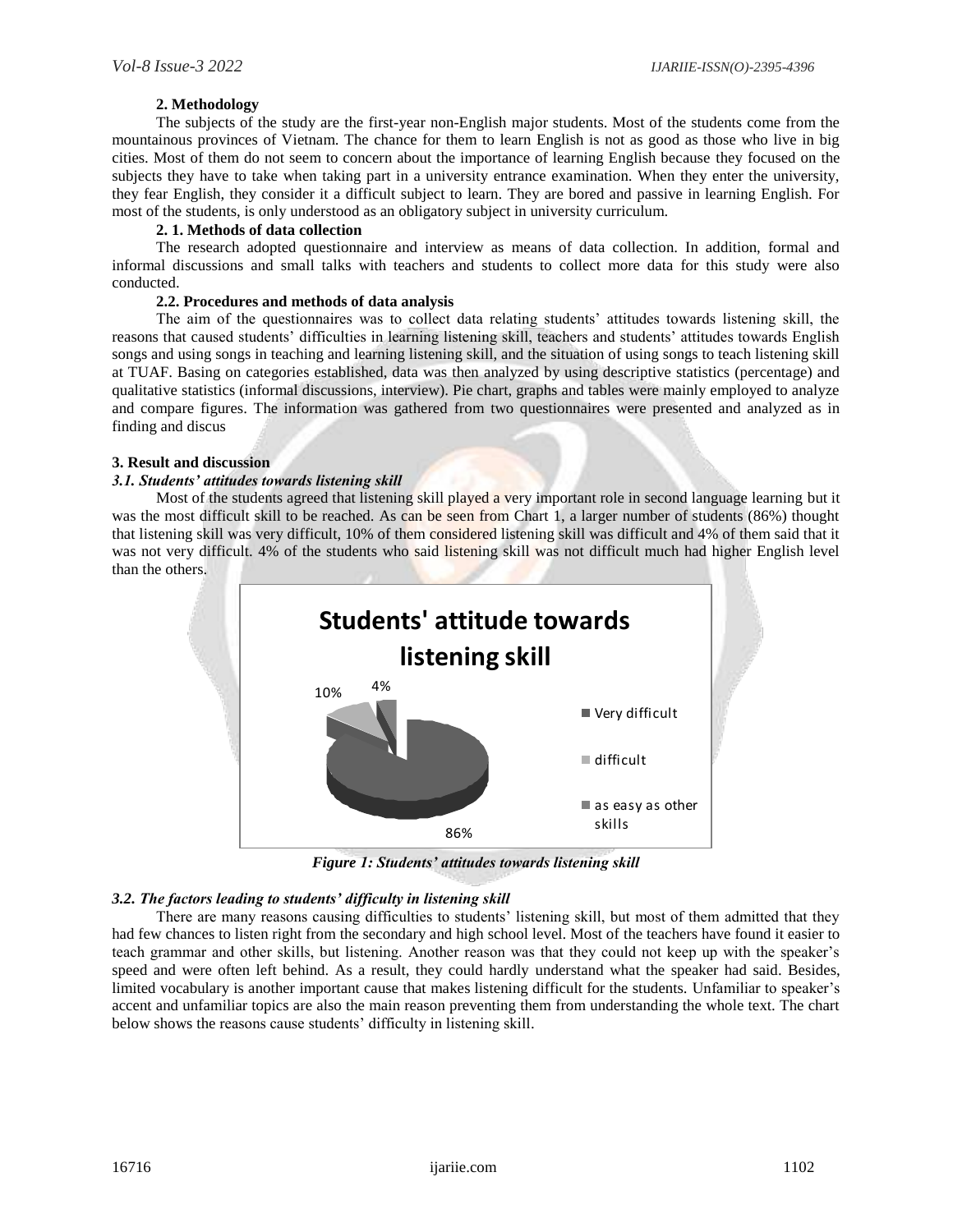

*Figure 2: Why listening skill is difficult?*

# *3.3. Teachers' attitudes towards using songs*

To carry out the study, the researcher also got teachers' opinion about using songs to teach listening skill mainly from the questionnaire and interview. Firstly, when being asked about their attitudes about English songs, whether they liked or disliked. All of them said that they (100%) liked listening to English songs. However, when asked if they had ever used English songs to start at the beginning and during a lesson in order to get students' desire from the lesson, some of them said yes and others of them said they had never tried before. They said that they had no ability to perform an English song, even though there were some in textbook. The table shows the teachers' attitudes towards using songs to develop students' listening skill.

## **Table 1: Teachers' attitudes towards using songs**

| Songs as a useful tool to teach listening skill | <b>Number of teachers</b> |
|-------------------------------------------------|---------------------------|
| Agree                                           | 90%                       |
| Disagree                                        | 10%                       |

### *3.4. Students' attitude towards using songs*

When the question "*What do you think if your teacher uses English songs to motivate your desire of listening?"* was raised, most of the students (80%) answered yes; *"we like the way teacher doing so"*. At the second stand, 10% of the students said that they like a bit because they had ever heard about the songs once or twice before. A small number of students (8%) had no idea because they were shy to talk about their feeling, and they did not know how to express their thought. There were still some of them (2%) said that they did not like it. The chart below shows the students' attitudes towards using songs to develop listening skill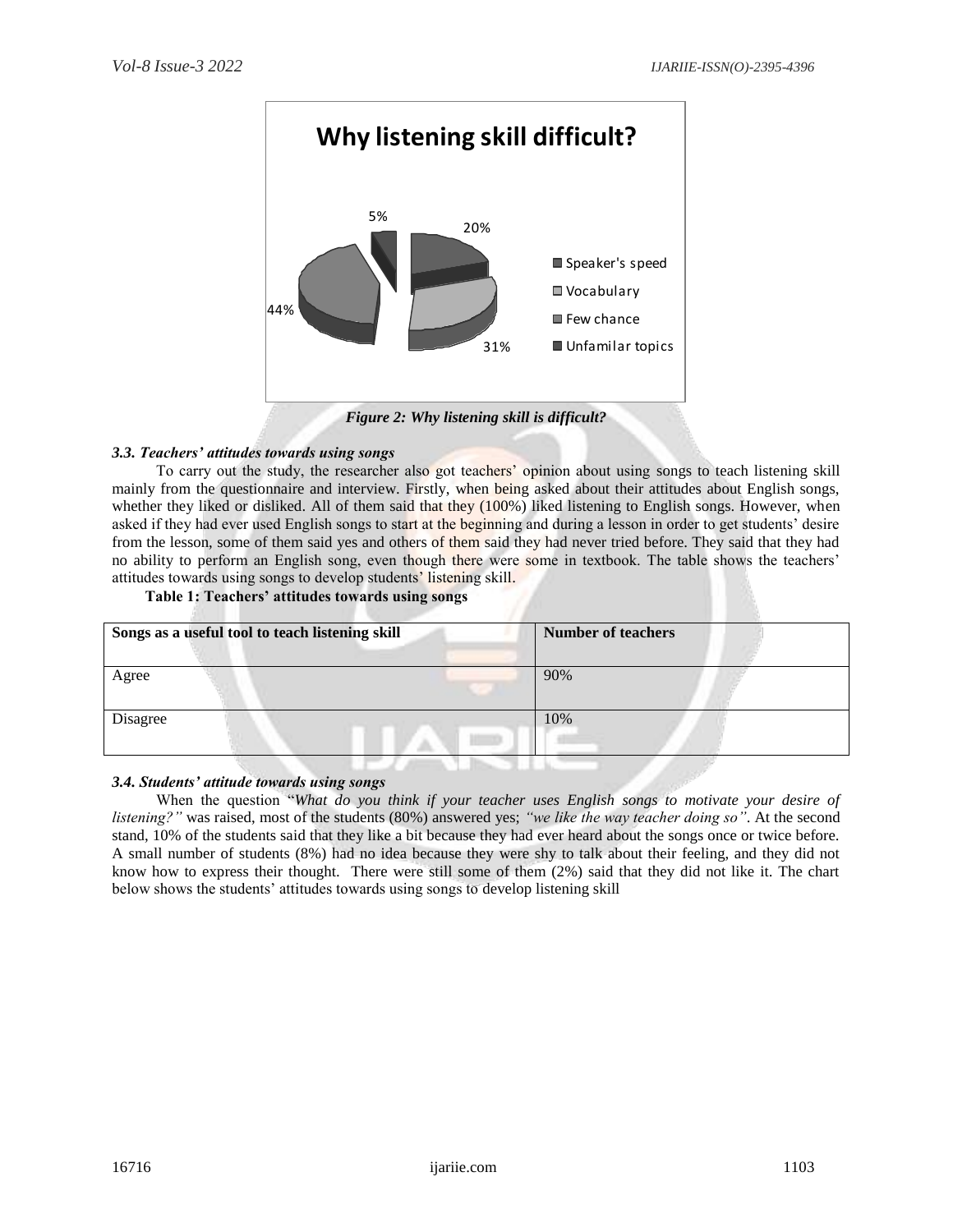

*Figure 3: Students' attitudes towards using songs to develop listening skill*

## *3.5. The situation of using songs to teach listening skill*

To make the study more available, the researcher carried on asking the teacher about their using songs in class through the interviewing question *"have you ever used song in class to motivate students' desire of listening?"*, the researcher found that although most of teachers said that they liked English songs. 33% of them said that they sometimes use songs in class; meanwhile 20% says that they rarely exploit songs as a means of teaching listening. The reason is that they have no ability in performing any English songs. *(They confessed)*. Most of the teachers never use songs in teaching English, making up 47%. From the answer, it can come to a conclusion that songs have not been used to teach English in general and listening skill in particular as much as possible. In contrast, the number who never used songs to teach listening skill is not small at all.



*Figure 4: The situation of using songs to teach listening skill*

### *3.6. Reasons why students listen to English songs*

When the researcher asked students the amount of time, they spend listening to English songs, most of them said that they often listened to English songs whenever they like. They spent about one hour and a half of an hour hearing to them (85%). Some others said that they listened to English songs whenever they had free time. A large amount of the informants (95%) shares the same opinion about their aim of listening to songs is to relax and for pleasure. Listening to songs really makes them feel comfortable and refresh after hours of working or studying hard. Meanwhile, there is a small portion (15%) of students saying that their main purpose is to improve listening skill. None of them listens to English songs to stay awake or for studying. The table below shows reasons that students listen to English songs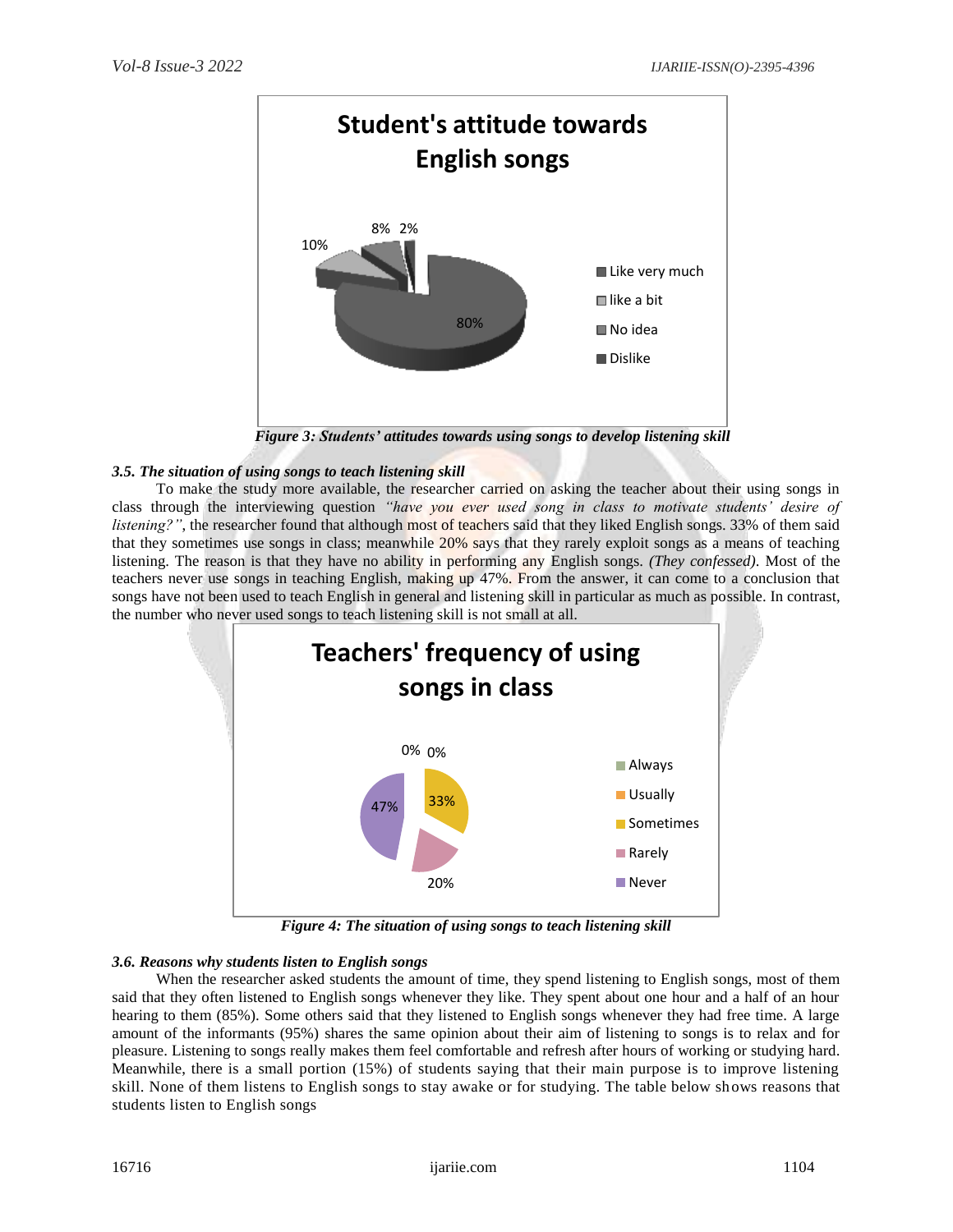## **Table 2: Reasons why students listen to English songs**

| <b>Options</b>             | Results $(\% )$ |
|----------------------------|-----------------|
|                            |                 |
| For pleasure               | 95%             |
|                            |                 |
| Professional reasons       | 0%              |
|                            |                 |
| To stay awake              | 0%              |
| To improve listening skill | 15%             |
| To relax                   | 85%             |

# *3.7. Teachers' opinion about advantages and disadvantages of using songs to teach listening skill*

When the researcher asked the teachers about the advantages and disadvantages of using songs to teach listening skill, all of the teachers said the first advantage of using song is to reduce boredom in class (100%). There are also a large number of teachers agreeing with the point that songs can help students relax during the lesson (89%). Songs help students listen better (63%). In the contrary, fewer teachers approve the idea that listening to English songs can attract their students to the pronunciation of the words in songs (17%) because they said that singers' speed and different accents made their students confuse a lot.

|  | Table 3: Teachers' opinion about advantages of using songs |
|--|------------------------------------------------------------|
|--|------------------------------------------------------------|

| <b>Options</b>                                  | Results $(\% )$ |
|-------------------------------------------------|-----------------|
| Reduce boredom in class                         | 100%            |
| Pay attention to the pronunciation of the words | 17%             |
| Help students relax during the lesson           | 89%             |
| Help students listen better                     | 63%             |

Beside some advantages, there are also several disadvantages of using songs to teach in class approved by teachers as in the table below: **(Table 4)**

### **Table 4: Teachers' opinion about disadvantages of using songs**

| <b>Options</b>                                                        | Results $(\% )$ |
|-----------------------------------------------------------------------|-----------------|
| You cannot sing                                                       | 33%             |
| The class becomes noisy and out of control                            | 24%             |
| Cannot find suitable songs                                            | 85%             |
| Students are distracted by music                                      | 69%             |
| Class time is limited                                                 | 54%             |
| The sounds are not clear because singers usually link sounds together | 24%             |

One of the most popular problems that teachers agree with is that they find it really difficult to find appropriate songs for their students (85%) because it often takes them a lot of time to find suitable songs. It is the reason why they rarely use songs in class. At the second rank is the problem with students distracted by music, which accounts for 69%. Next is the class becomes noisy, out of control, or limited time in class making up 54%. 24% of them think that songs are not clear enough for student to hear because singer often link sounds together. In addition, teachers worry about their ability to sing (33%) since they say that they could not sing and they often avoid being asked to perform an English song.

# *3.8. Students' opinions about advantages and disadvantages of using songs to learn English*

After a period of time learning listening skill, many of students became interested in listening to English songs as the bar chart below: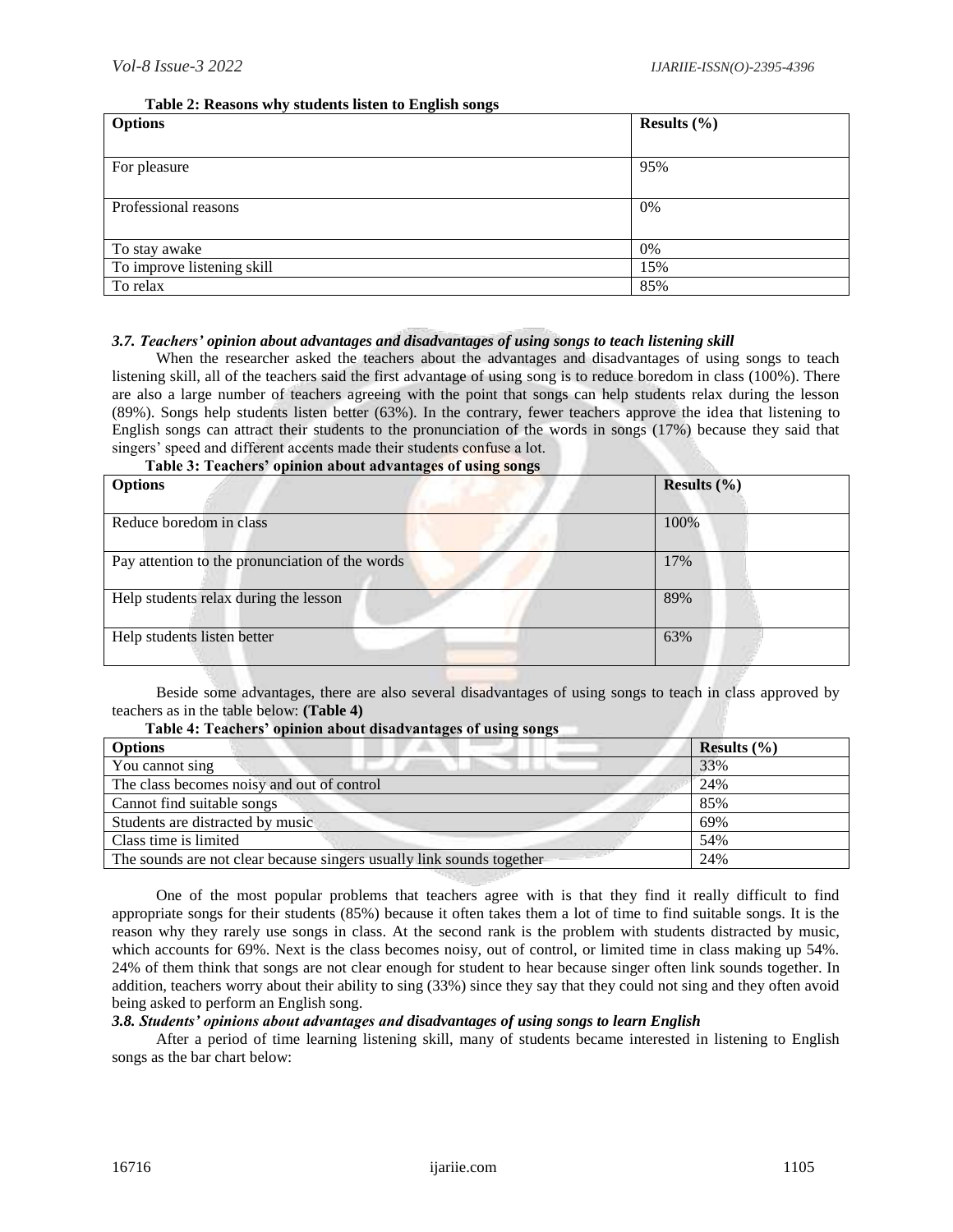

# *Figure 5: Students' opinion about using English songs in class*

It can be seen from the chart that most of the students agree with the point of listening to English songs makes lessons more enjoyable (85%) and also creates a comfortable and relaxing environment (86.50%) while learning English. Besides, listening to English songs also helps students improve their listening skills, which is admitted by 45.70% of the informants. Guessing skill is in the first position which makes up 31%, the second position is students' skill of awareness of word stress (35.70%) meanwhile the skill of sound discrimination is put at the bottom of the list (27.60%). Beside a lot of benefits that students can gain from listening to English songs, there are also some disadvantages of songs used in class.



# *Figure 6: Students' opinion about the disadvantages of using songs in classes*

As can be seen from the chart, a large number of students say that they are distracted by music if they are listening to music to do the tasks (68%). After that, it is problem with the speed of most songs. Some songs are too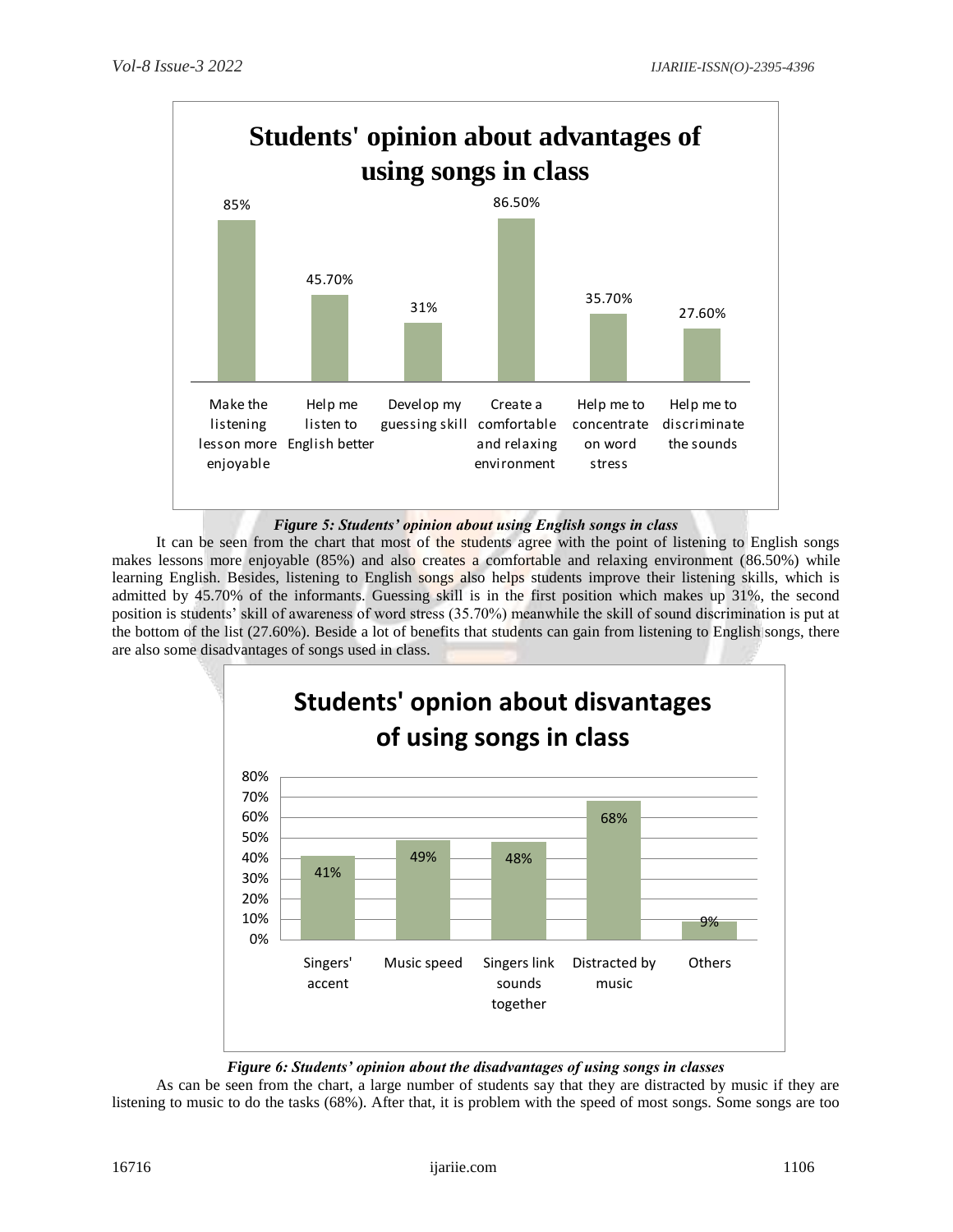fast for them to keep up with, accounting for 49% of the respondents. Standing a little bit at the third place, 48% of the students feel annoyed by unclear sounds in the songs because most of the singers often link sounds together. They find it difficult to discriminate each word or sound. Different singers' accent is also another problem that students may encounter, making up 41%. Meanwhile only 9% of the total suggests some other difficulties while listening to English songs such as word recognition, word stress, intonation, and so on.

## *3.9. Favourite activities while students are listening to English songs*

From the action research and survey questionnaire, all of the students (100%) agreed that English songs help improve their listening skill at a certain extent. Below is the summary of which activities they like doing while listening to English songs.

|  |  |  | Table 5: Favorite activities while students listen to English songs |
|--|--|--|---------------------------------------------------------------------|
|--|--|--|---------------------------------------------------------------------|

| <b>Options</b>                           | Results $(\% )$ |
|------------------------------------------|-----------------|
| Matching the lyrics                      | 64.3 %          |
| Multiple choice questions                | 5.7%            |
| Gap-filling                              | 78.5%           |
| Discussing about the meaning of the song | 52.3%           |
| Dictation                                | 11.4%           |
| Arranging jumbled lines                  | 84.2%           |
| Correcting mistakes                      | 38.5%           |
| Finding the words appeared in the song   | 54.2%           |

From the table, it can be seen that the students' most favorite activity is arranging the jumbled lines, counting for 84.2%. Explaining about their choice, they said that this kind of task was the easiest and it did not require much their attention. At the second stand is to listen to the songs and fill in the blank with a missing word, which makes up 78.5%.

Listening and matching the two halves of the lyric is the third of their most favorite activities (64.3%).

Another type of task that would attract students a lot is listening to the song and circling the words appeared in the song, which was utilized by 54.2%. Besides, many students also like listening to the songs and correcting mistakes in the songs such as finding out the extra words or wrong words in the lyrics. This is realized with the portion of 38.5%.

The next activity that students show their concern is discussing about the meaning of the songs (52.3%).

Only 11.4% of the students show their interest to dictation, even a smaller number of them (5.7%) think that doing the multi-choice questions while listening is interesting.

### **4. Discussions of the findings**

From what were analyzed above, it is suggested that songs can be used to motivate students to learn listening skill at a certain extent. A large number of the students said that they like listening to English songs because the English songs used in class not only made the lesson more interesting but also motivated them to learn listening skills. Therefore, the students held positive attitudes towards listening. This is a decisive factor to the success of a listening lesson.

The choice of suitable songs is also one of the important factors that affect to the students. It is noted that song lyrics can now be found easily on the Internet, so language teachers have access to an enormous variety of music to bring to class. How should songs be chosen? It is important to think of the students. What level are they in? How old are they? What kind of music/songs do they like? In addition, it is essential to evaluate the song itself. Does the rhythm make it comprehensible? Is the singer's voice clear enough? How fast is the song? How complex are the structures and the vocabulary?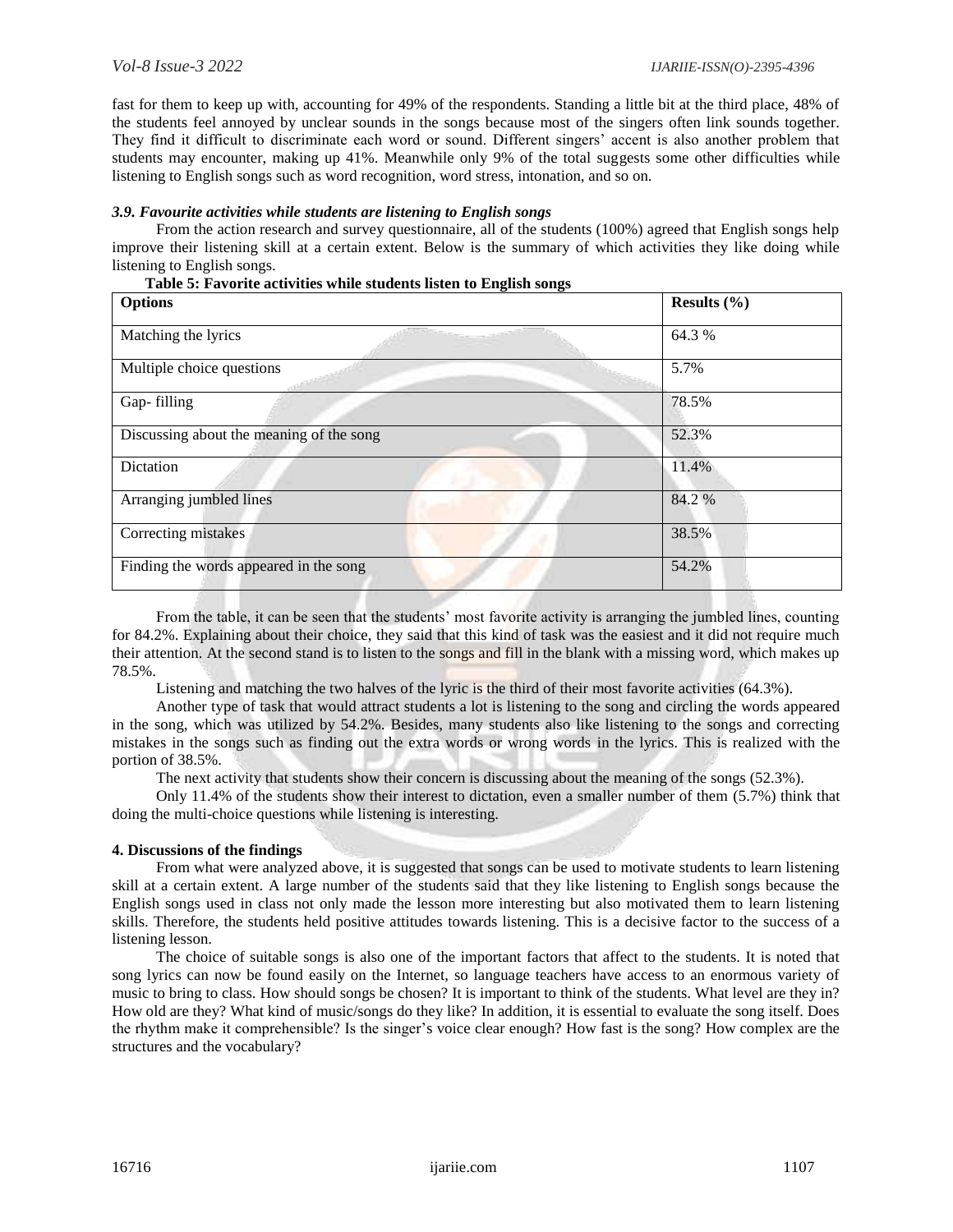#### **5. Conclusion and recommendation**

Using songs in teaching listening skills does not require teachers to become competent singers, but if they are, it will be more effective. If they are not, they can invite musically talented students to prepare and perform songs. Live performance creates a feeling of something real and close to the students, not just something on tape or video.

From my own experience, contrasting how I studied in high school and university with what I am doing now, I strongly recommend the use of songs in teaching not only listening but also grammar, vocabularies, concepts, pronunciation and culture. Not all the people like music, but if they might be receptive to this creative and active type of practice if they know why they are doing it and what they should learn. The key to keep in mind is that songs provide rich, engaging contexts that make it easier for learners to internalize structures.

Beside a lot of benefits that using songs brings to the students, there are some problems that need to be careful when using songs in class. Therefore, the researcher has proposed several recommendations for teachers in choosing and using suitable songs in class so that they can make the lesson more interesting and help students enjoy the lesson.

### **RERERENCES**

1. Ponencia presentada en el 1 *Congreso Internacional de Lingüística Aplicada.* llevado a cabo en octubre de 2007. en el Campus Ornar Dengo. de la Universidad Nacional de Costa Rica.

Correo electrónico: [nutica@gmail.com](mailto:nutica@gmail.com)

2. Cullen, B. (1999). Song Dictation. *The Internet TESL Journal*, Vol.V, No.11.

- Retrieved 27 December, 2010 from <http://iteslj.org/Techniques/Cullen-SongDictation.html>
- 2 Davanellos, A. (1999). *Songs*. English Teaching professional. Issue 13 October 1999, pp 13-15 3 Inggis, B. (2008). *Improving Students' Listening Skill by Using Songs*. Retrieved 30 June, 2011 from
- <http://ammashumam.blogspot.com/2010/03/improving-students-listening-skill-by.html> 4 Lopra, S. (2003). *Useful Ideas When Taking Songs to a Class*. I'kala. Revista de lenguaje y cultura, Vol. 8, No. 14.
- 5 Lynch, L. (2005). *9 Reasons Why You Should Use Songs to Teach EFL*. Retrieved 26 May, 2011 from [http://ezinearticles.com/?9-Reasons-Why-You-Should-Use-Songs-to-Teach-English-as-a-Foreign-Language&id=104988](http://ezinearticles.com/?9-Reasons-Why-You-Should-Use-Songs-to-%20Teach-English-as-a-Foreign-Language&id=104988)
- 6 Lynch, L. (2005). *Using Popular Songs to Improve Language Listening Comprehension Skills*. Retrieved 25 June, 2011 from http://www.language-learnig- [advisor.com/using-music-to-improve-listening-comprehension-skills.html](http://www.language-learnig-advisor.com/using-music-to-improve-listening-comprehension-skills.html)
- 7 Lynch,L. (2005). *Learning a Language: What Makes Listening Difficult?* Retrieved 25 June, 2011 from [http://ezinearticles.com/?Learnig-a-Language:-What-Makes-](http://ezinearticles.com/?Learnig-a-Language:-What-Makes-Listening-Difficult?&id=96094) Listening-Difficult?&id=96094
- 8 Oxenden, C. & Latham-Koenig, C. (2008). *New English File*. Oxford: Oxford University Press.
- 9 Richards, J.C. (2002). *The Changing Face of Listening*. Methodology in Language Teaching. Cambridge: Cambridge University Press.
- 10 Rixon, S. (1986). *Developing listening skills*. London and Basingstoke: Macmilan
- 11 Rost, M. (1994). *Introducing Listening*. England: Penguin English
- 12 Saricoban, A. & Metin, E. (2000). Songs, Verse and Games for Teaching Grammar. *The Internet TESL*  Journal, Vol. VI, No.10. retrieved 20 May, 2011 from <http://iteslj.org/Techniques/Saricoban-Songs.html>
- 13 Schoepp, K. (2001). Reasons for Using Songs in the EFL/ESL Classroom. *The Internet TESL Journal*, Vol. 7, No.2. Retrieved 25 May, 2011 from <http://iteslj.org/Articles/Schoepp-Songs.html>
- 14 Underwood, M. (1989). *Teaching Listening*. New York: Longman
- 15 Ur, P. (1984). *Teaching Listening Comprehension*. Cambridge: Cambridge University Press.
- 16 *Developing young learners listening skills through songs*; January 2012 Vol:20 No:1 Kastamonu Education Journal
- 17 (Chris Brewer, "Music and Learning: Integrating Music in the Classroom," New Horizons for Learning Quarterly Joumal (LifeSounds Educational Services: Washington, 1995), accessed 9 August 2007, [<http://www.newhorizons.org/ strategies/arts/brewer.htm>](http://www.newhorizons.org/%20strategies/arts/brewer.htm).)
- 18 <http://eslteachersboard.com/cgi-bin/articles/index.pl?page=7;read=1075>
- 19 [http://usingenglish.com/teachers/articles/why-your-students-have-problems-with-](http://usingenglish.com/teachers/articles/why-your-students-have-problems-with-listening-comprehension.html) listening[comprehension.html](http://usingenglish.com/teachers/articles/why-your-students-have-problems-with-listening-comprehension.html)
- 20 <http://www.celta-course.com/songs.html>
- 21 [http://www.monografias.com/trabajos18/the-communicative-approach/the-](http://www.monografias.com/trabajos18/the-communicative-approach/the-communicative-approach.shtml) communicative-approach.shtml